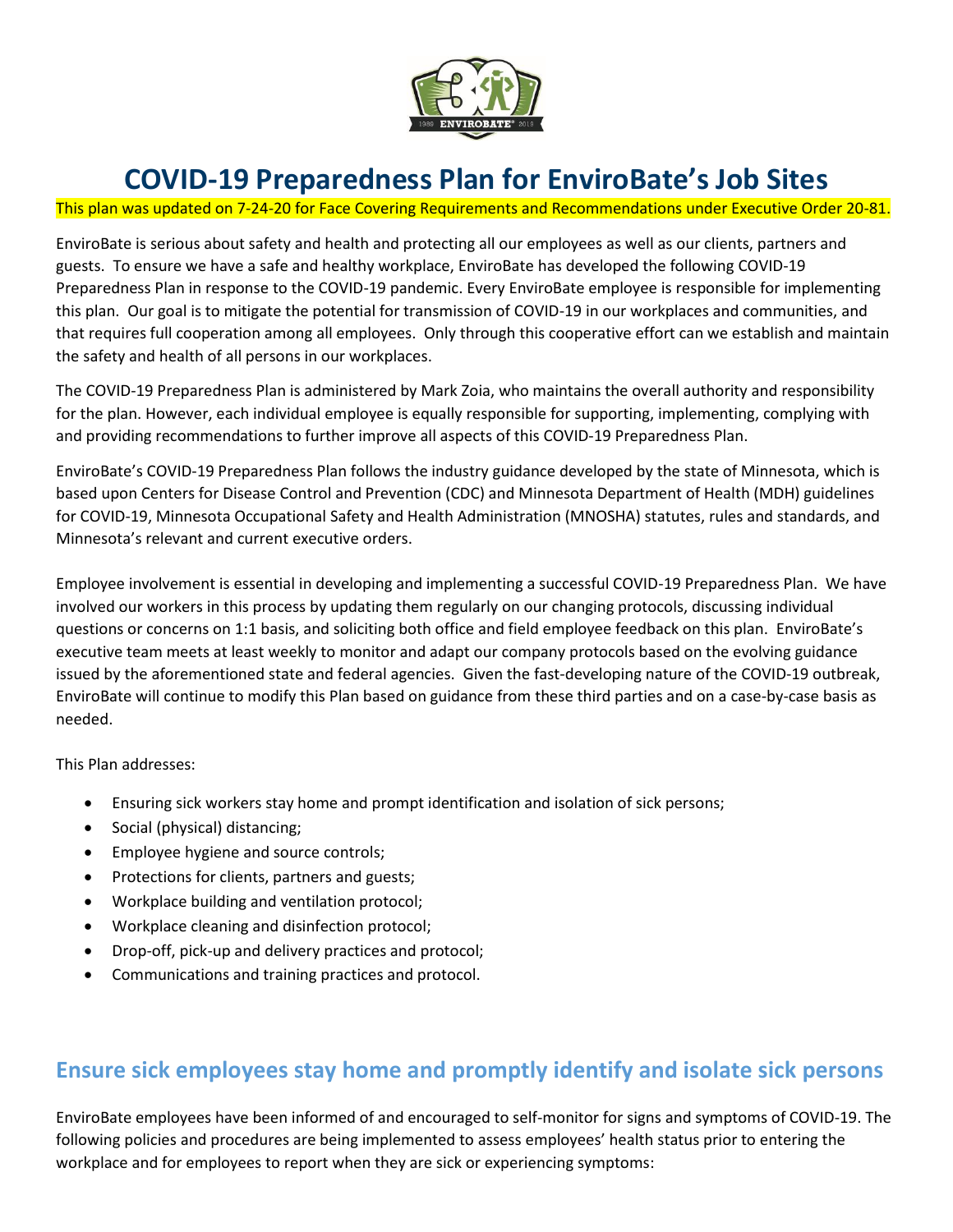- Be familiar with the symptoms of COVID-19, such as: coughing; fever; shortness of breath; difficulty breathing; chills; body aches; sore throat; loss of taste/smell; headache; diarrhea; nausea/vomiting; and runny nose.
- If you develop a fever and symptoms of respiratory illness, such as cough or shortness of breath, DO NOT GO TO WORK and call your manager and healthcare provider right away.
- If you experience signs or symptoms of COVID-19 while at work, report it to your supervisor immediately. You will be sent home.
- Likewise, if you come into close contact with someone showing these symptoms, report it to your supervisor and healthcare provider right away.
- No EnviroBate employee nor client, partner or guest will be able to enter the EnviroBate office if they feel sick and/or are experiencing at least one symptom of COVID-19.
- EnviroBate will document each person on the job site on the "Daily Log" along with a confirmation that they answer NO to all the following COVID questions administered by the Supervisor:

### **Are you ill, or caring for someone who is ill?**

### **Do you have any of the following?**

- □ Fever or chills
- □ Cough
- $\square$  Shortness of breath or difficulty breathing
- □ Fatigue
- □ Muscle or body aches
- □ Headache
- $\Box$  New loss of taste or smell
- □ Sore throat
- □ Congestion or runny nose
- □ Nausea or vomiting
- □ Diarrhea

### **In the past two weeks have you:**

□ Had contact with someone diagnosed with COVID-19?

□ Lived in or visited a place where COVID-19 is spreading?

### **WORKPLACE EXPOSURE RESPONSE**

If an employee has a COVID exposure they will notify their supervisor, who will work with Mark Zoia and the employee to assess the exposure using the CDC COVID-19 App with the most current instructions followed by the MDH COVID "Should I get tested for COVID 19?" decision tree and all resources on the CDC and MDH web sites and all resources on the CDC and MDH web sites.

EnviroBate workers will notify their supervisor if they believe they've had a potential exposure to COVID-19. Potential scenarios include, but are not limited to:

- Contact with an individual who has been diagnosed with COVID-19
- **•** Travel outside of Minnesota
- Exposure to large crowd anywhere

### **Employee Feels Sick or Exhibits COVID-19 Symptoms**

If an employee exhibits COVID-19 symptoms, they must not come to the job site. If an employee feels sick during the work day, they will be sent home. In either case, the employee must notify their manager, who will work with the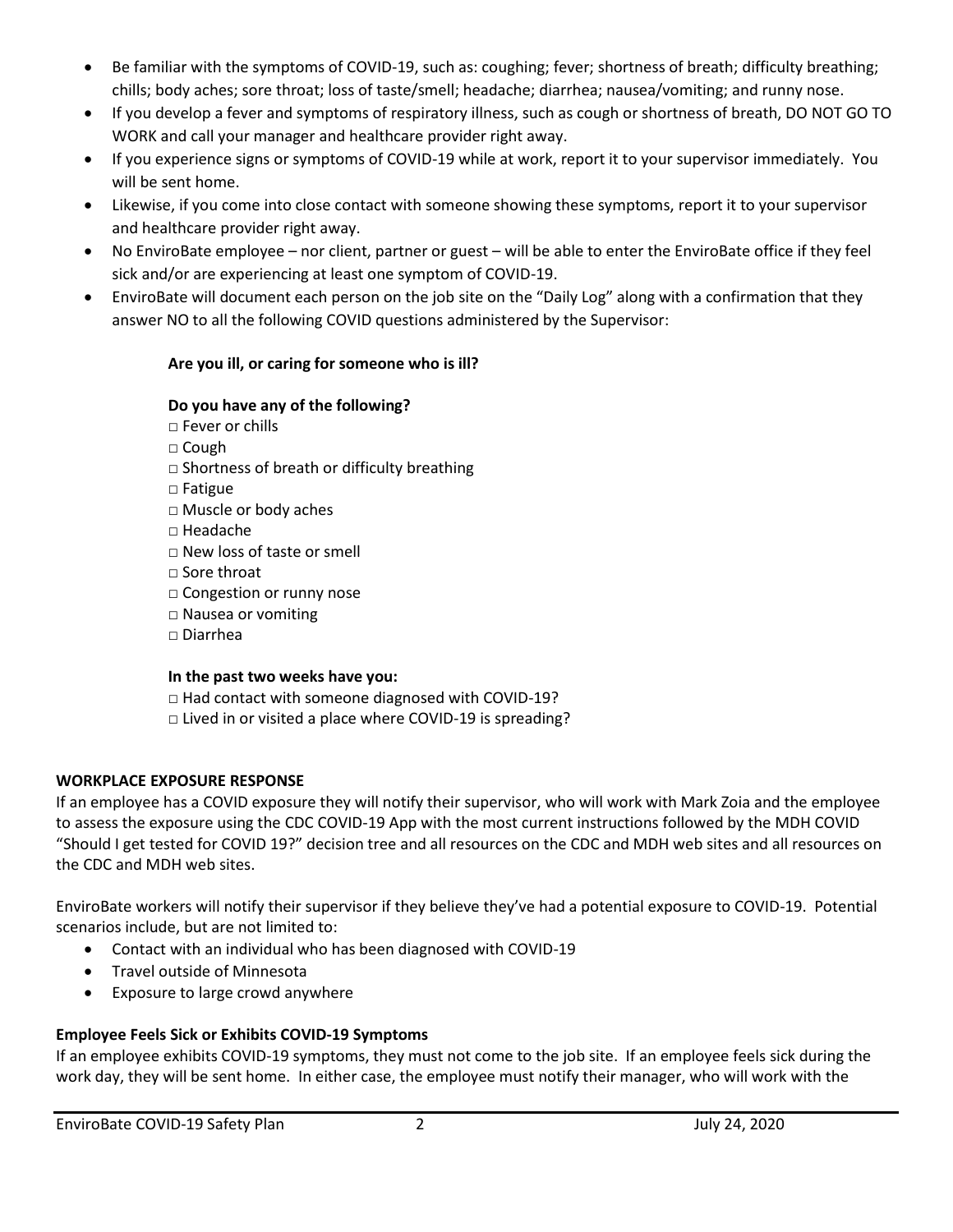employee to assess the exposure using the CDC COVID-19 App with the most current instructions followed by the MDH COVID "Should I get tested for COVID 19?" decision tree and all resources on the CDC and MDH web sites.

### **Employee Tests Positive for COVID-19**

An employee who tests positive for COVID-19 will be directed to self-quarantine away from work. We will assess the quarantine period and procedures using the CDC COVID-19 App with the most current instructions followed by the MDH COVID "Should I get tested for COVID 19?" decision tree and all resources on the CDC and MDH web sites.

If EnviroBate learns that an employee has tested positive, EnviroBate will conduct an investigation to determine coworkers who may have had close contact with the confirmed-positive employee in the prior 14 days and direct those individuals who have had close contact with the confirmed-positive. We'll assess the exposure based on the CDC COVID-19 App with the most current instructions followed by the MDH COVID "Should I get tested for COVID 19?" decision tree and all resources on the CDC and MDH web sites.

In addition, a policy has been implemented to protect the privacy of workers' health status and health information. Except for circumstances in which EnviroBate is legally required to report workplace occurrences of communicable disease, the confidentiality of all medical conditions will be maintained in accordance with applicable law and to the extent practical under the circumstances. When it is required, the number of persons who will be informed that an unnamed employee has tested positive will be kept to the minimum needed to comply with reporting requirements and to limit the potential for transmission to others. EnviroBate reserves the right to inform other employees that an unnamed co-worker has been diagnosed with COVID-19 if the other employees might have been exposed to the disease so the employees may take measures to protect their own health. EnviroBate also reserves the right to inform subcontractors, vendors/suppliers or visitors that an unnamed employee has been diagnosed with COVID-19 if they might have been exposed to the disease so those individuals may take measures to protect their own health. If a worker is quarantined they will be allowed the time to quarantine then they will be eligible to work when the quarantine period is over.

### **OSHA RECORDKEEPING**

If a confirmed case of COVID-19 is reported, EnviroBate will determine if it meets the criteria for recordability and reportability under OSHA's recordkeeping rule.

### **Social distancing: Keeping at least six (6) feet apart**

Social distancing of at least six feet will be implemented and maintained between EnviroBate co-workers, clients, partners and guests at all job sites through the following engineering and administrative controls:

- Field employees, clients, partners and guests are only permitted to enter EnviroBate's main office if there is a critical need and no other alternative method than face-to-face is sufficient.
- If EnviroBate workers cannot maintain at least six (6) feet apart from others for prolonged periods on a job site, or a barrier will be placed between them or they must wear face masks.
- All personnel on an EnviroBate job site must avoid physical contact with others and shall direct others (field personnel, clients, partners and guests) to increase personal space to at least six (6) feet, whenever possible.
- On job sites where work trailers are used, only necessary personnel should enter the trailers, the number of occupants in the trailers must be limited, and social distancing must be practiced inside the trailers.
- Meetings will be conducted by telephone as much as possible. All in-person meetings will be limited to necessary personnel only and will adhere to social-distancing guidelines.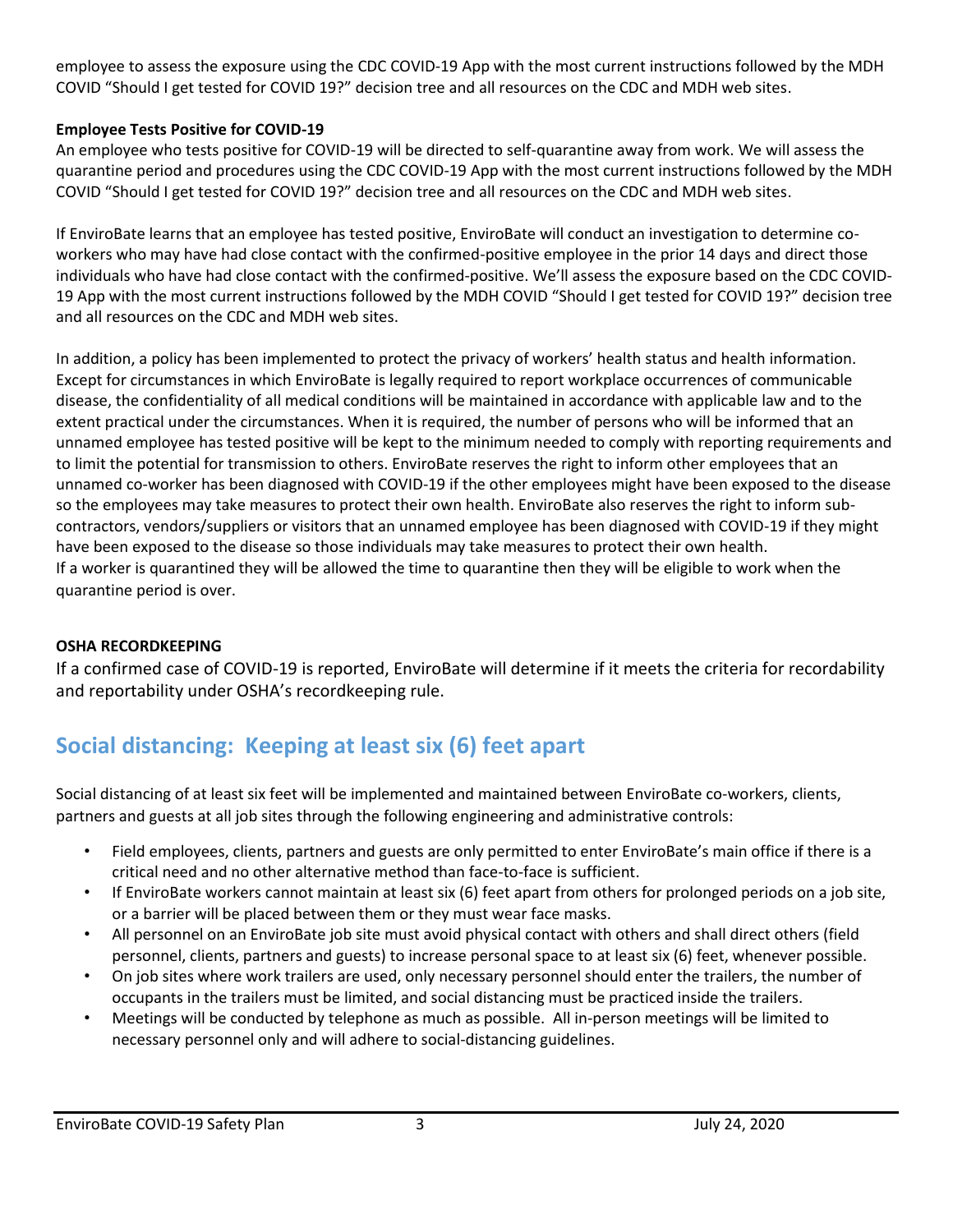- If safety meetings must be conducted in-person, attendance will be collected verbally and the foreman/supervisor will sign-in each attendee. Attendance will not be tracked through passed-around sign-in sheets nor mobile devices. During any in-person safety meetings, avoid gathering in groups of more than 10 people and participants must remain at least six (6) feet apart.
- Personnel will be encouraged to stagger breaks and lunches, if feasible, to reduce the size of any group at any one time to less than ten (10) people and maintain social distancing guidelines.
- EnviroBate will segregate and stagger subcontractor crews/staff where possible so that projects can continue working effectively while maintaining proper social distancing requirements.
- Each truck in EnviroBate's fleet should only carry one person the driver. If a second person must ride in the truck, they must be able to be 6' apart or both parties must wear a mask.
- Carpooling and ride-sharing in personal vehicles to and from job sites is discouraged at this time. If it becomes necessary for two employees to ride in the same vehicle together, they should be spaced apart 6' in the vehicle (ideally front seat and back seat) and the windows should remain open and masks worn.

EnviroBate's work in the field requires supervisors and workers to be at job sites; teleworking isn't an option for these employees. EnviroBate is keeping our field employees working with the same group as much as possible as they move from job site to job site, to reduce the number people they interact with from day-to-day and week-to-week.

### **Worker hygiene and source controls**

Basic infection prevention measures are being implemented at our EnviroBate job sites at all times. EnviroBate employees (and clients, subcontractors, partners and guests) are instructed to: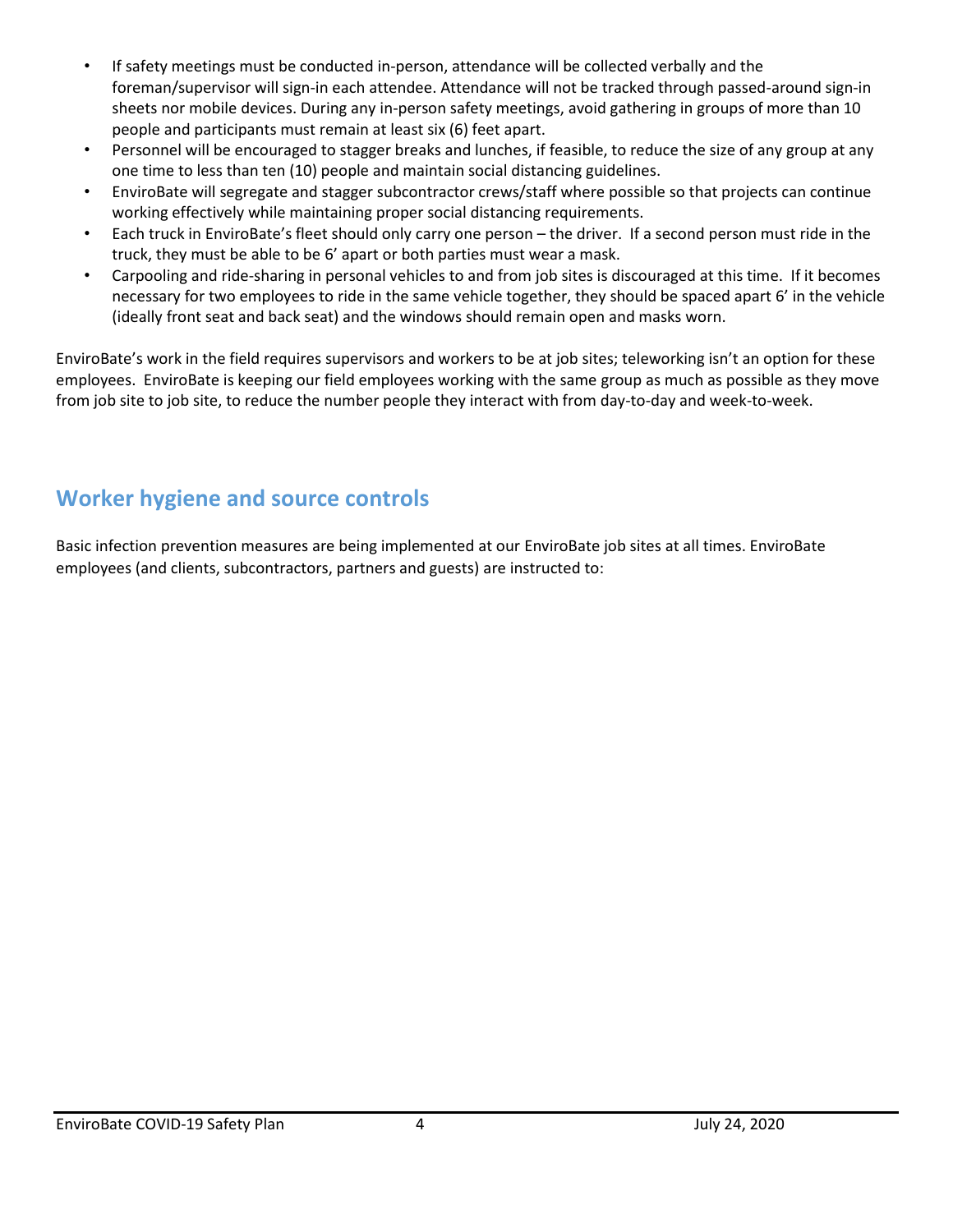- Frequently wash your hands with soap and water for at least 20 seconds, and especially at the beginning and end of the work day, prior to any mealtimes and after using the restroom.
- While we prefer that employees use restroom facilities to wash their hands with soap and water, hand sanitizers with at least 60% alcohol are placed in locations throughout job sites as an alternative to handwashing when necessary.
- If soap and water are not available at a job site due to temporary conditions (i.e., building is being decommissioned and water is temporary turned off), use an alcohol-based hand rub with at least 60% alcohol.
- After washing hands in the restrooms, use a paper towel on the door handle when exiting.
- Avoid touching your face -- and particularly your mouth, nose and eyes – with your hands.
- Cover your mouth and nose cover your sleeve or a tissue when coughing or sneezing.
- Dispose of tissues in provided no-touch trash receptacles and wash or sanitize your hands immediately afterward.
- Food should not be shared communally at job sites.
- If they exist at a job site, community drinking stations and water-fountains should not be used and will be closed off. (If a touchless water-filling station exists, it may still be used.)
- COVID-19 in construction: Personal protective equipment and face-coverings [https://www.dli.mn.gov/sites/default/files/pdf/COVID-19\\_construction\\_ppe\\_face\\_coverings.pdf](https://www.dli.mn.gov/sites/default/files/pdf/COVID-19_construction_ppe_face_coverings.pdf)

### **When it is required to wear a face covering:**

- In all public indoor spaces and businesses, including when waiting outside to enter the public indoor space or business
- When riding on public transportation such as buses or trains, or in a taxi, ride-sharing vehicle, or vehicle that is being used for a business purpose.
- When working outdoors in situations where social distancing (i.e., maintaining physical distance of at least six feet from other individuals who are not in the same household) cannot be maintained.
- Temporary Removal: Face coverings may be temporarily removed when alone, such as when working in an office or cubicle with walls higher than face level, while eating or drinking, or while communicating with someone who is deaf or hard of hearing, or who has a medical condition, disability, or mental health condition that makes communication with that individual while wearing a mask difficult, provided physical distancing in observed in each situation. Individuals may also temporarily remove their face coverings to verify identity for legal purposes, such as when ordering an alcoholic beverage or entering certain events, or to receive a service – including a dental examination or procedure, medical examination or procedure, or personal care service – that cannot be performed or would be difficult to perform when the individual receiving the service is wearing a face covering.
- This Executive Order includes exemptions for people who are unable to wear or tolerate a face covering due to medical or mental health condition or other reasons—such as when wearing a face covering would create a job hazard.

# **Stop the Spread of Germs**

Help prevent the spread of respiratory diseases like COVID-19.

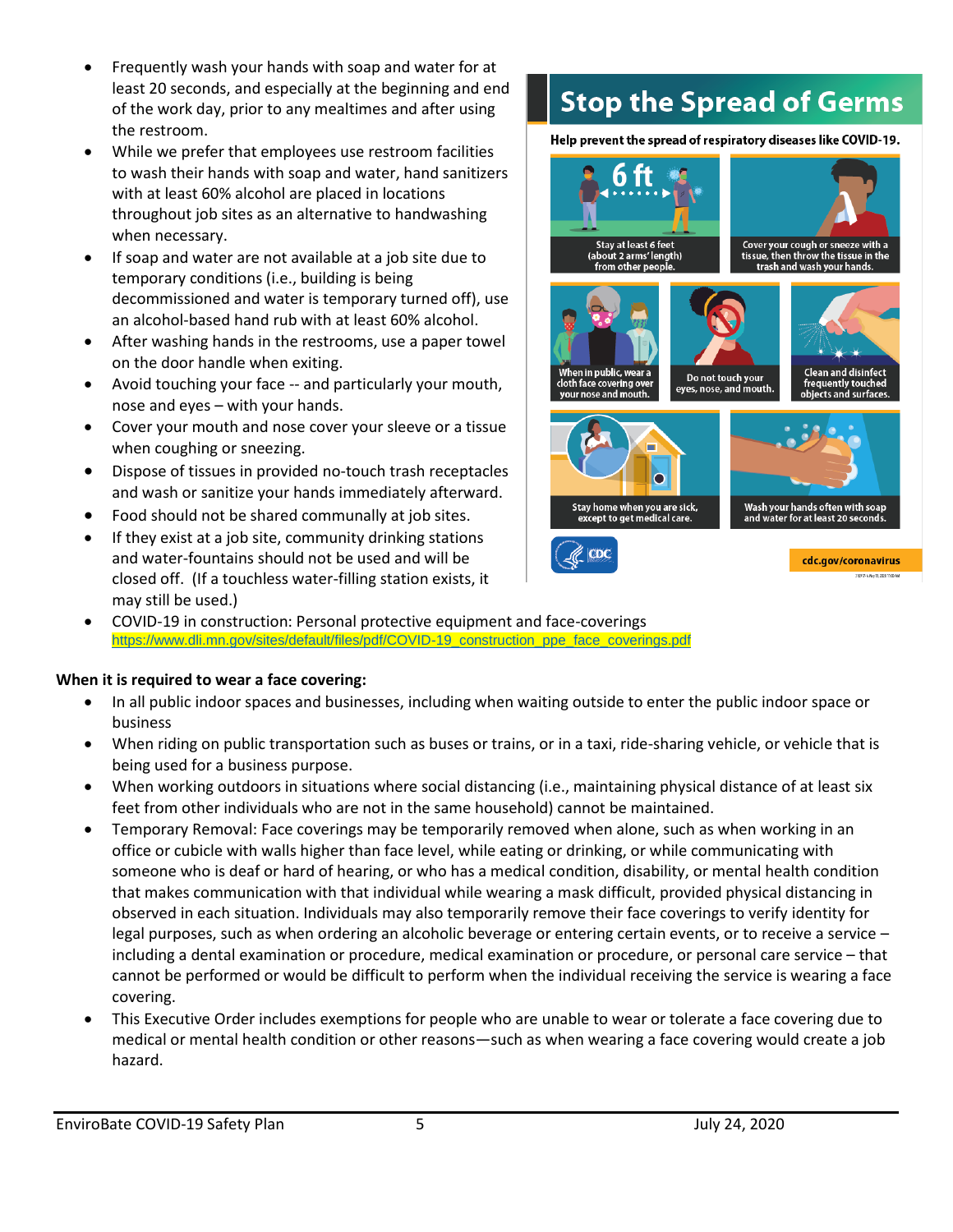- More information about face covering requirements and exemptions is available on the MDH website at Facemasks and Personal Protective Equipment (PPE) Webpage (https://www.health.state.mn.us/diseases/coronavirus/prevention.html#masks). You can also visit these webpages: Face Covering Requirements and Recommendations under Executive Order 20-81 (https://www.health.state.mn.us/diseases/coronavirus/facecover.html)
- Everyone at EnviroBate should keep a mask (face covering) with them at all times.

Source controls are being implemented at our workplaces at all times:

- If portable toilets are in use at a job site, supervisors will ensure they are monitored regularly to ensure handwashing/sanitizing stations are continuously stocked.
- Personal hygiene and respiratory etiquette protocols are posted at our job sites in common spaces (i.e., entrances, gang boxes, restrooms) in English and Spanish.
- Supervisors and workers are responsible for laundering their company-issued safety apparel (i.e., vests, t-shirts, sweatshirts, etc.) and must launder these items daily.
- The same employee should drive the same EnviroBate truck or operate the same equipment every shift to the extent possible.
- Personnel are discouraged from using co-workers' tools and equipment. To the extent tools must be shared, tools and equipment should be cleaned and disinfected. When cleaning tools and equipment, consult manufacturing recommendations for proper cleaning techniques and restrictions.

## **Job Site cleaning and disinfection protocol**

The following procedures will help ensure a safe work site for everyone.

- EnviroBate workers will disinfect tools and equipment after they are done using them (Foster® First Defense™ 40‑80 Disinfectant). Ideally, enable a person to use one piece of equipment all day.
- Disinfect (Foster® First Defense™ 40‑80 Disinfectant) equipment before a new person uses it.
- Avoid sharing phones, pens, and other items.
- If a worker becomes ill, immediately clean the areas that they touched.
- Truck cab areas will be cleaned before a new person uses the truck.

Appropriate and effective cleaning and disinfecting supplies (Foster® First Defense™ 40‑80 Disinfectant),have been purchased and are available for use in accordance with product labels, safety data sheets and manufacturer specifications, and are being used with required personal protective equipment for the product.

### **Workplace building and ventilation protocol**

EnviroBate is a subcontractor that usually will not be in control of the building we are working in, however, whenever possible we will:

- Increase the outdoor air-percentage to increase dilution of contaminants, and eliminate recirculating, whenever possible, while maintaining indoor-air conditions.
- Continuously maximize fresh air into work areas and eliminate air recirculation.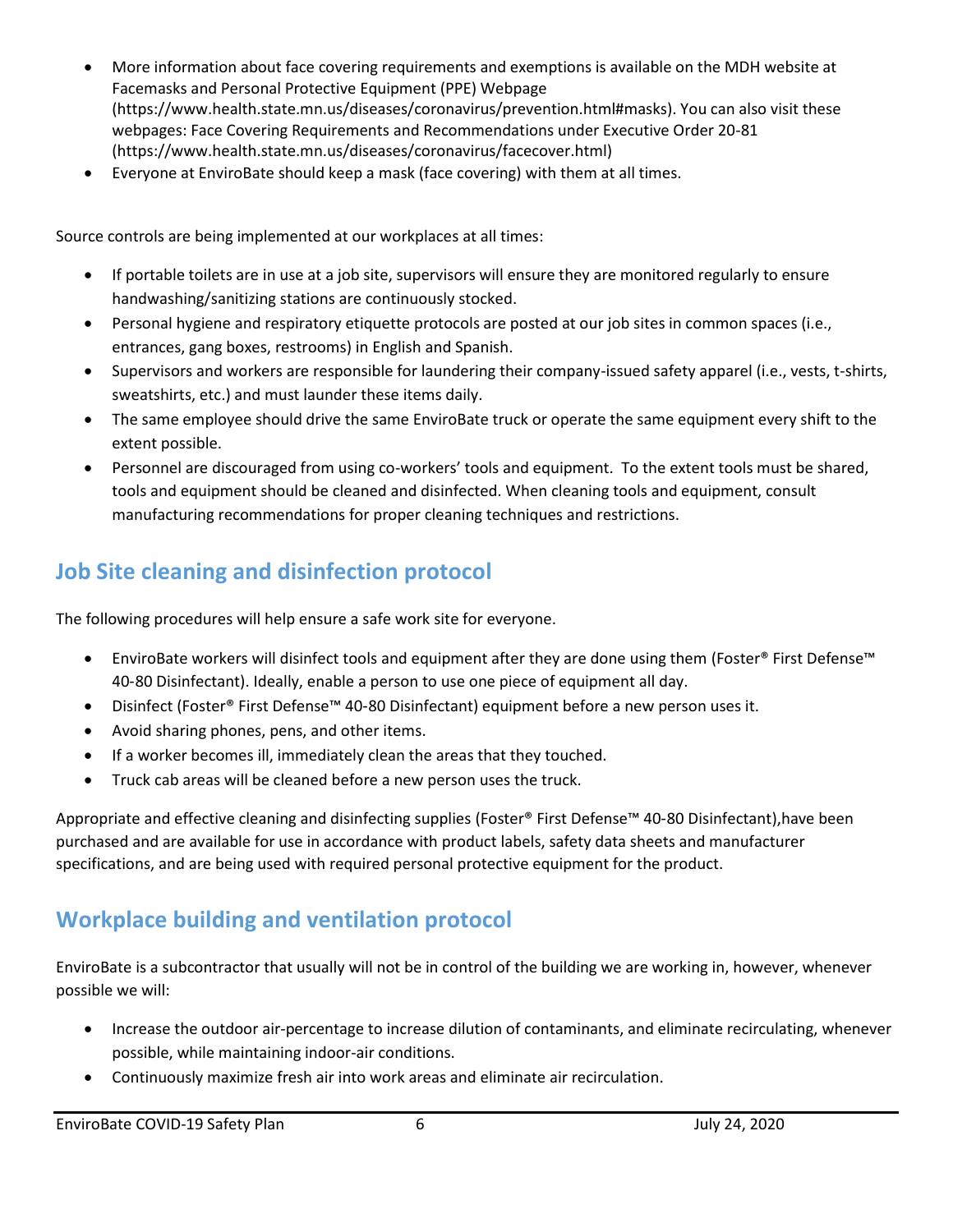- Supplement the ventilation system with the use of portable HEPA-filter units whenever possible.
- Keep systems running longer hours (24/7 if possible) to enhance the ability to filter contaminants out of the air.
- Minimize air-flow blowing across people.

## **Drop-off, pick-up and delivery practices and protocol**

1. Workers must maintain a distance of six (6) feet during drop-offs, pick-ups and deliveries.

2. Workers must minimize the unnecessary exchanging or sharing of scanners, pens or other tools with delivery personnel.

3. Receive deliveries via a contactless method, when possible, including delivery at the gate or location where persons can maintain a distance of at least six feet from each other. When possible, conduct communications and transactions electronically to eliminate the need for close contact between workers and delivery personnel.

4. To facilitate social distancing, equipment, materials, products and items being delivered should be dropped off or picked up, when possible, at prescheduled times and coordinated with other deliveries. Perform deliveries, drop-offs or pick-ups in one load, carrier or vehicle at a time, and avoid, where possible, multiple deliveries, drop-offs or pick-ups at one time. Have delivery personnel wait in their vehicles if another delivery, drop-off or pick-up is being performed.

## **Communications and training practices and protocol**

EnviroBate's COVID-19 Preparedness Plan protocols have been communicated to all field supervisors and workers via phone calls, texts and Toolbox Talks. In addition, many 1:1 meetings have been conducted between managers and individual supervisors and workers to discuss implications, questions and concerns for that individual.

In addition, EnviroBate communicates reminders about our COVID-19 protocols via emails and texts to employees, as well as during daily Toolbox Talks at job sites (see Appendix B). Our official communications with all supervisors and workers have included:

- March 18: Five-part text outlining EnviroBate's COVID safety protocols sent to all field employees, including link to the CDC's Stop the Spread of Germs guidelines.
- March 25: Four-part text outlining Governor Walz's Stay-At-Home order and additional safety protocols for EnviroBate.
- March 27: Five-part text sent to all field employees with reminders about COVID safety protocols and a link to the screening tool app developed by Apple in partnership with the CDC.
- April 5: Seven-part text sent to all field employees detailing EnviroBate's COVID protocols involving social wearing cloth masks, surgical masks, dust masks, N95 masks, P100 filters and PAPR.
- April 8: Text sent to all field employees noting extension of Minnesota's Stay-At-Home order until May 4, and request for feedback on our COVID-19 Plan and continued protocols.
- April 23: Text sent to all field employees announcing bonus pay from EnviroBate for their successful efforts adhering to our COVID-19 Plan and safety protocols.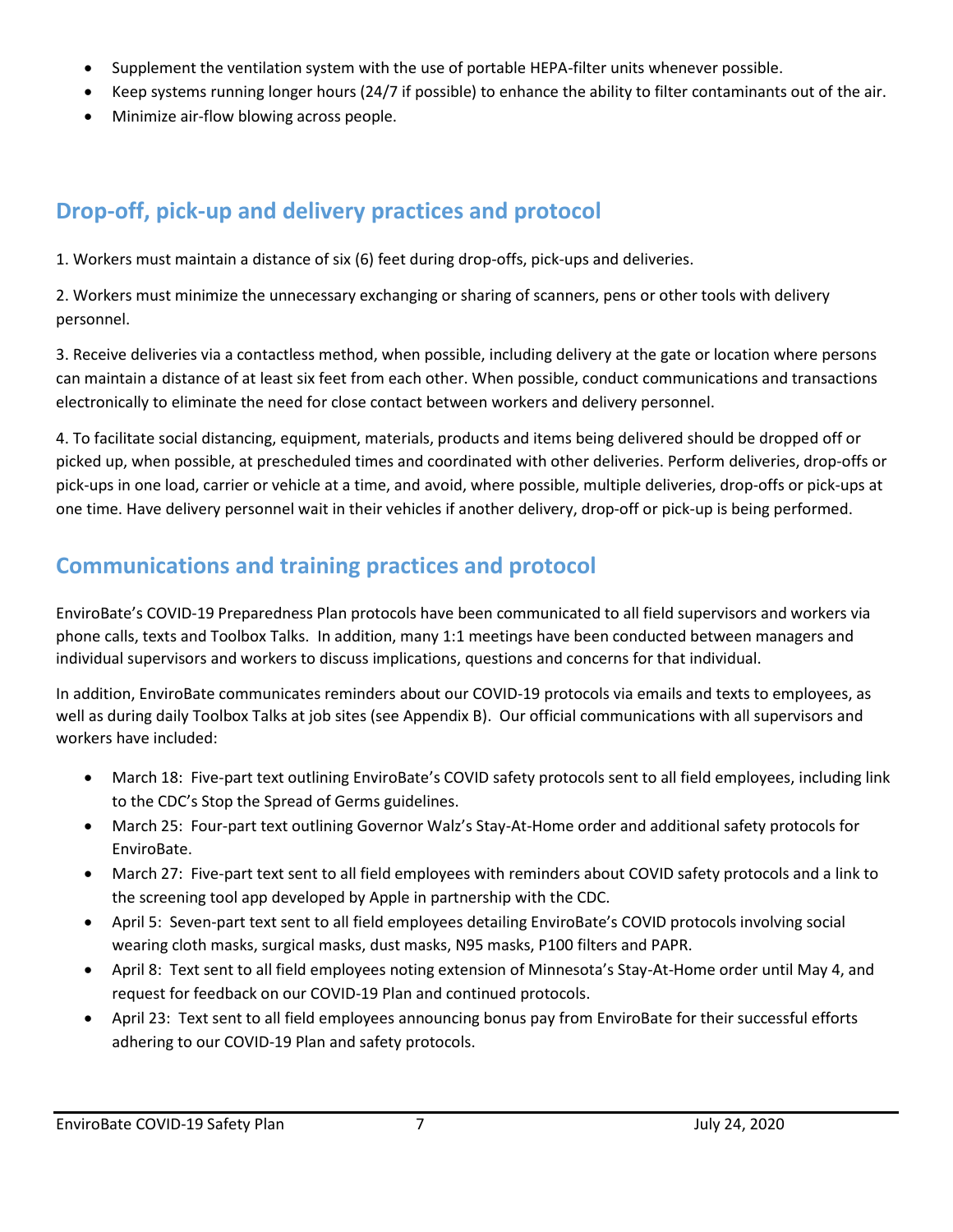- May 28: Safety training held via Zoom conference call for all EnviroBate employees (office and field), which included reminders from EnviroBate's COVID-19 Safety Plan.
- June 29: Text reminder to all field employees regarding COVID-19 Safety Procedures and link to see our current COVID-19 Safety Plan so all people will have access to the plan at all times.
- July 10: Text reminder to all field employees regarding COVID-19 Safety Procedures and link to see our current COVID-19 Safety Plan so all people will have access to the plan at all times.
- July 23: Communicated Face Covering Requirements and Recommendations under Executive Order 20-81

EnviroBate will post this plan electronically via our web site so all field and office employees have access to it at all times from their phones. They can also call the main number to have it sent to them 612-729-1080.

Since early March 2020, EnviroBate's four-person executive team has been meeting weekly since to develop our initial COVID-19 Preparedness Plan and update it regularly based on state and federal guidance as well as ongoing feedback from our office and field employees.

Additionally, EnviroBate has been counseled on COVID-19 best practices via regular industry meetings hosted by MECA (Minnesota Environmental Contractors Association) and more than a dozen COVID-19 webinars hosted by entities including: Barnes Thornburg, CDC, Holmes Murphy, Kraus-Anderson Insurance, Mayo Clinic, and MDH.

EnviroBate does not currently employ any temporary workers, independent contractors or vendors at our office. If this should change and we introduce any new individuals or employees to our office during the pandemic, we will train that person on this COVID-19 Preparedness Plan.

This COVID-19 Preparedness Plan has been certified by EnviroBate's four-person executive team, and the plan was distributed to employees on June 28. It will be updated as necessary by Mark Zoia.

## **Additional protections and protocol for managing access and occupancy on construction worksites**

1. Control access to the worksite to required contractors and their workers, delivery workers and government officials, and to visitors who have appointments.

- Ensure perimeters for worksites are established by means that will allow for the ingress into the worksite to be effectively monitored and controlled.
- Ensure all worksites maintain established and well-defined boundaries to promote well-controlled access, ingress and occupancy.

2. Communicate to officials, visitors and delivery workers performing drop-off, pick-up or delivery the practices and protocols required by this guidance that are applicable to them while on the worksite.

3. Request that all visitors wear face coverings and conduct a health assessment and self-check of their body temperature prior to visiting the worksite.

4. Post instructions at entrances advising persons:

- not to enter if they are experiencing symptoms of COVID-19;
- they are required to adhere to hygiene and social-distancing instructions, signage and markings; and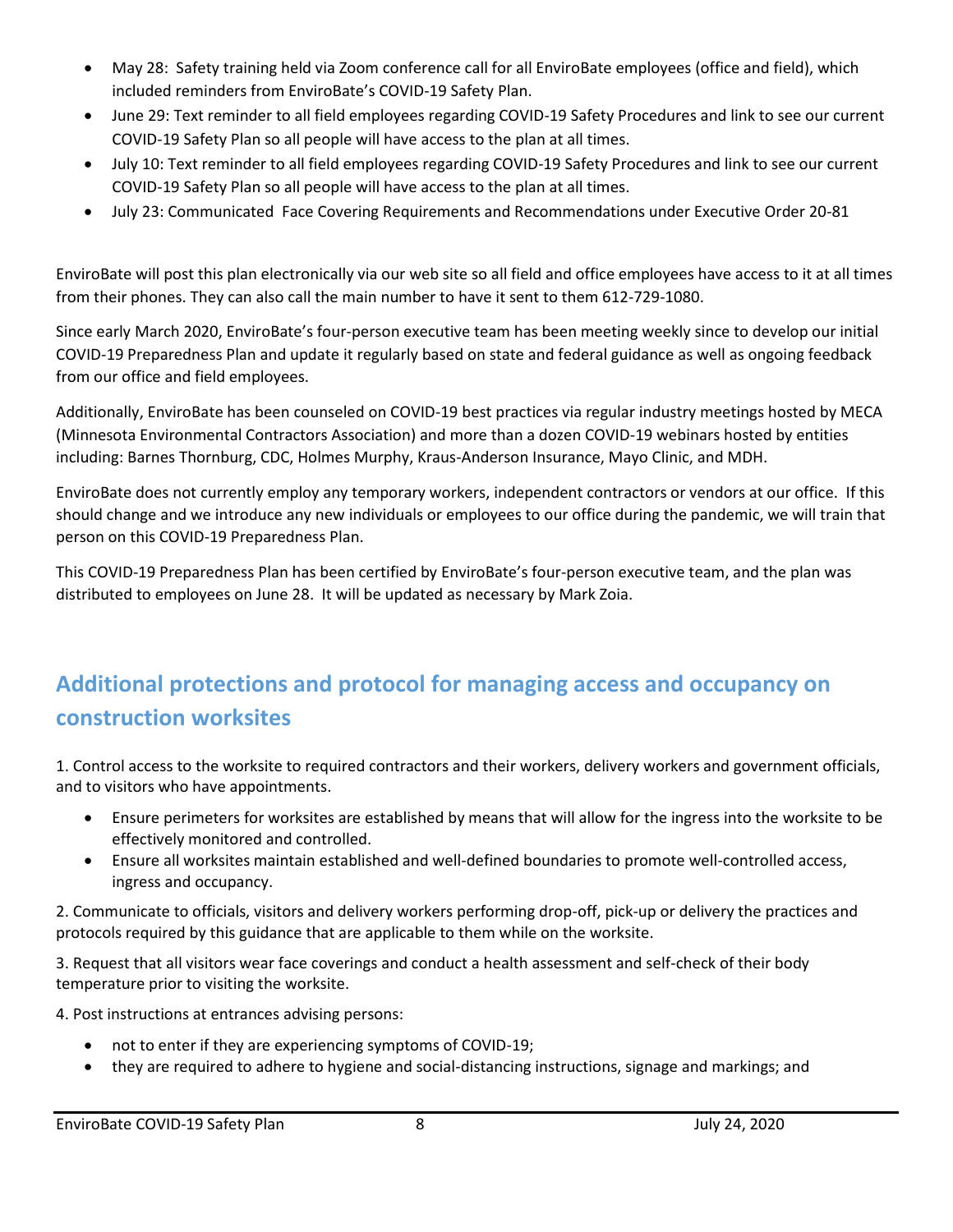they should wear source-control face-coverings, whenever possible, in addition to the standard personal protective equipment that is required.

## **Additional protocols for use of face coverings where social distancing cannot be consistently maintained**

- 1. Evaluate work activities that involve a breach of social distancing to determine if they can be done in an alternative way. Work activities should not be performed if adequate protective measures cannot be implemented. See above recommendations on the use of barriers, partitions, screens and curtains to provide for separation between workers and work crews.
- 2. Workers must always use a face covering when social distancing cannot be maintained. See CDC Use of Cloth Face Coverings to Help Slow the Spread of COVID-19 [\(www.cdc.gov/coronavirus/2019-n](http://www.cdc.gov/coronavirus/2019-)cov/prevent-getting-sick/diycloth-face coverings.html). If workers are unable to use a face covering due to health or physical ability reasons, then the worker must use a face shield.

– Instruct workers to launder reusable face coverings after each daily use.

–CDC also has additional information about the use of face coverings at www.cdc.gov/coronavirus/2019 ncov/prevent-getting-sick/diy-cloth-face-coverings.html, including washing instructions.

### **Additional protections and protocol for in-home services**

- 1. Have all occupants present within the residence respond to the screening survey questions upon arrival and verify they have read the screening survey and can respond "no" to all questions. Decline to enter the residence and proceed with the services if there is any suspicion that occupants are sick or symptomatic and leave the worksite.
- 2. Encourage that services be postponed for residences where "high risk" and vulnerable populations are residing. See CDC's People Who are at Higher Risk for Severe Illness [\(www.cdc.gov/coronavirus/2019-](http://www.cdc.gov/coronavirus/2019-) ncov/need-extraprecautions/people-at-higher-risk.html).
- 3. Encourage occupants to minimize the number of persons present while workers are entering and working inside the residence.
- 4. Ensure proper social distancing is maintained between all workers and occupants of the residence at the worksite. Physical contact between workers and occupants must be avoided at all times (e.g. handshakes).
- 5. Workers must always use a face covering when social distancing cannot be maintained. See CDC Use of Cloth Face Coverings to Help Slow the Spread of COVID-19 (www.cdc.gov/coronavirus/2019-ncov/prevent-getting-sick/diycloth-face coverings.html).
- 6. Strongly encourage occupants of the residence, who are present while workers are inside of the home, to wear face coverings unless not recommended for health or physical ability reasons.
- 7. Ensure workers regularly wash and/or sanitize their hands. Workers should wash their hands upon entering the worksite, before and after eating and meal periods, before and after restroom breaks, upon exiting the worksite and prior to entering their vehicle.
- 8. Frequently clean and disinfect all high-touch items, such as doorknobs, countertops, railings, handles and other surfaces.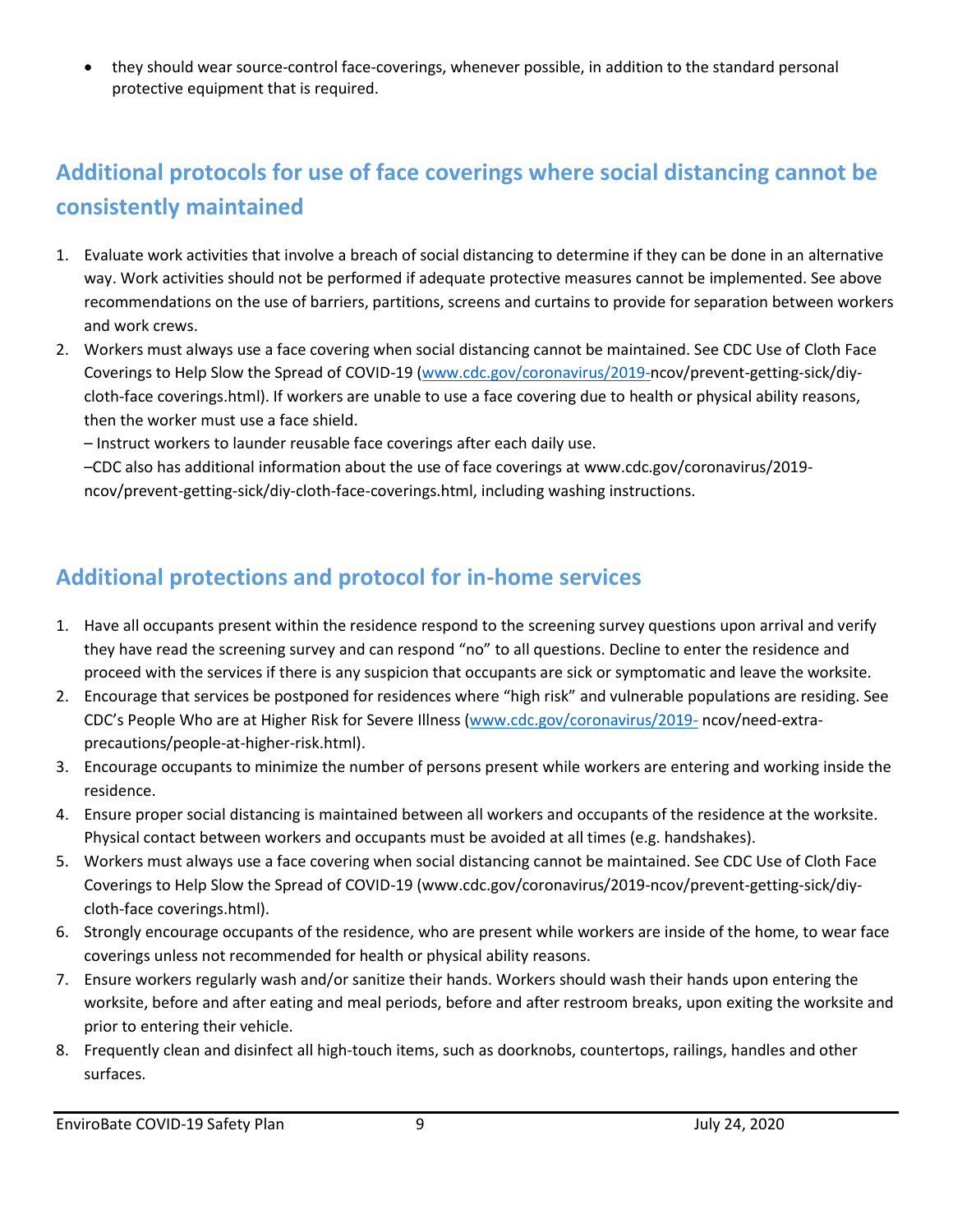Certified by:

Wed 6%.

Mark Zoia, COO July 24, 2020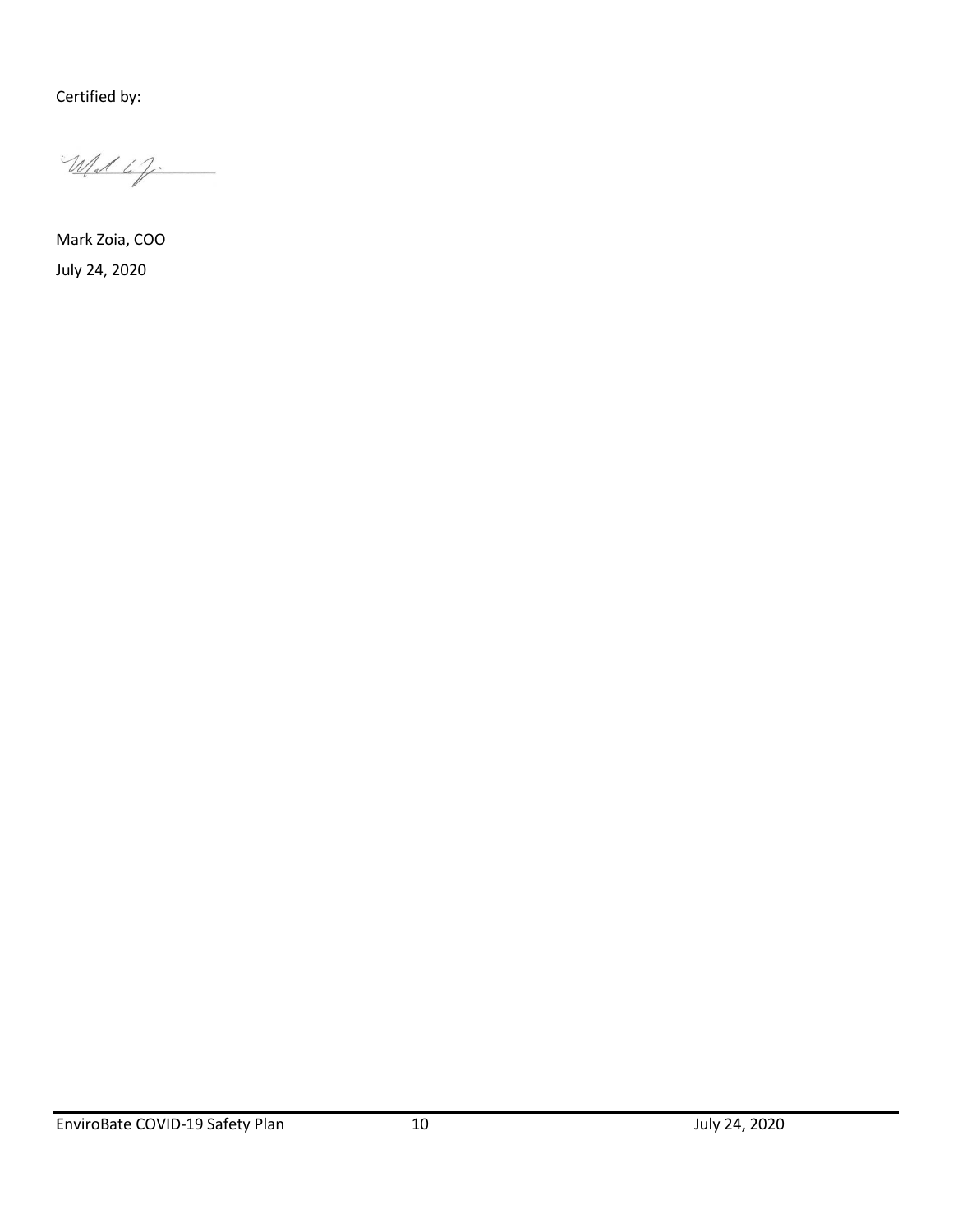### **Appendix A – Guidance for developing a COVID-19 Preparedness Plan**

### **General**

Centers for Disease Control and Prevention (CDC): Coronavirus (COVID-19) – [www.cdc.gov/coronavirus/2019-nCoV](http://www.cdc.gov/coronavirus/2019-nCoV) Minnesota Department of Health (MDH): Coronavirus – [www.health.state.mn.us/diseases/coronavirus](http://www.health.state.mn.us/diseases/coronavirus) State of Minnesota: COVID-19 response – [https://mn.gov/covid19](https://mn.gov/covid19/)

#### **Businesses**

Stay Safe MN: guidance for construction industry -- <https://staysafe.mn.gov/industry-guidance/construction.jsp>

CDC: Resources for businesses and employers – [www.cdc.gov/coronavirus/2019](http://www.cdc.gov/coronavirus/2019-ncov/community/organizations/businesses-employers.html) [ncov/community/organizations/businesses-employers.html](http://www.cdc.gov/coronavirus/2019-ncov/community/organizations/businesses-employers.html)

CDC: General business frequently asked questions – [www.cdc.gov/coronavirus/2019-ncov/community/general](http://www.cdc.gov/coronavirus/2019-ncov/community/general-business-faq.html)[business-faq.html](http://www.cdc.gov/coronavirus/2019-ncov/community/general-business-faq.html)

CDC: Building/business ventilation – [www.cdc.gov/coronavirus/2019-ncov/community/guidance-business](http://www.cdc.gov/coronavirus/2019-ncov/community/guidance-business-response.html)[response.html](http://www.cdc.gov/coronavirus/2019-ncov/community/guidance-business-response.html)

MDH: Businesses and employers: COVID-19 – [www.health.state.mn.us/diseases/coronavirus/businesses.html](http://www.health.state.mn.us/diseases/coronavirus/businesses.html)

MDH: Health screening checklist – [www.health.state.mn.us/diseases/coronavirus/facilityhlthscreen.pdf](http://www.health.state.mn.us/diseases/coronavirus/facilityhlthscreen.pdf)

MDH: Materials for businesses and employers – [www.health.state.mn.us/diseases/coronavirus/materials](http://www.health.state.mn.us/diseases/coronavirus/materials)

Minnesota Department of Employment and Economic Development (DEED): COVID-19 information and resources – <https://mn.gov/deed/newscenter/covid/>

Minnesota Department of Labor and Industry (DLI): Updates related to COVID-19 – [www.dli.mn.gov/updates](http://www.dli.mn.gov/updates)

Federal OSHA – [www.osha.gov](http://www.osha.gov/)

#### **Handwashing**

MDH: Handwashing video translated into multiple languages – [www.youtube.com/watch?v=LdQuPGVcceg](http://www.youtube.com/watch?v=LdQuPGVcceg)

**Respiratory etiquette: Cover your cough or sneeze**

- CDC: [www.cdc.gov/coronavirus/2019-ncov/prevent-getting-sick/prevention.html](http://www.cdc.gov/coronavirus/2019-ncov/prevent-getting-sick/prevention.html)
- CDC: [www.cdc.gov/healthywater/hygiene/etiquette/coughing\\_sneezing.html](http://www.cdc.gov/healthywater/hygiene/etiquette/coughing_sneezing.html)
- MDH: [www.health.state.mn.us/diseases/coronavirus/prevention.html](http://www.health.state.mn.us/diseases/coronavirus/prevention.html)

#### **Social distancing**

- CDC: [www.cdc.gov/coronavirus/2019-ncov/community/guidance-business-response.html](http://www.cdc.gov/coronavirus/2019-ncov/community/guidance-business-response.html)
- MDH: [www.health.state.mn.us/diseases/coronavirus/businesses.html](http://www.health.state.mn.us/diseases/coronavirus/businesses.html)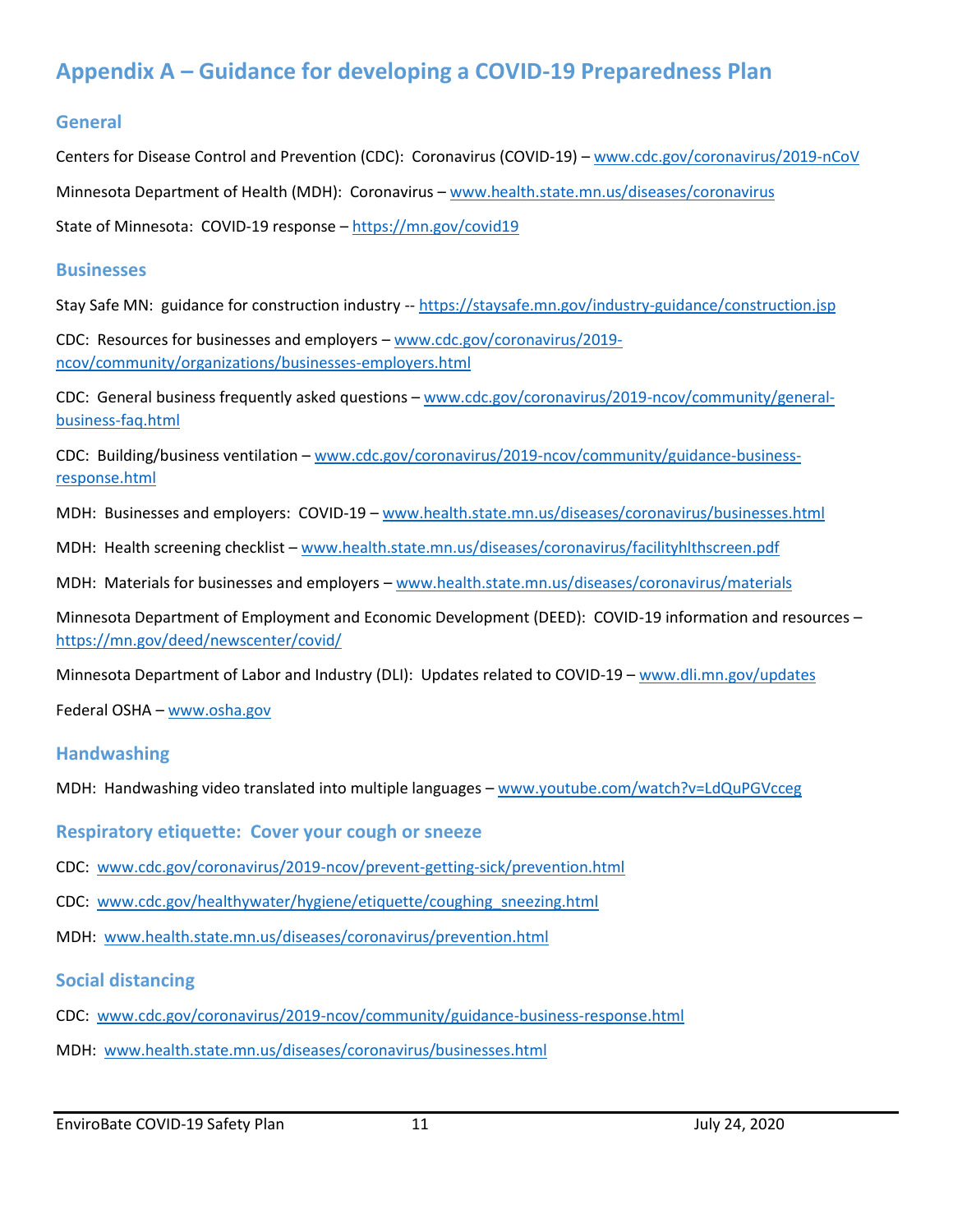### **Housekeeping**

- CDC: [www.cdc.gov/coronavirus/2019-ncov/community/disinfecting-building-facility.html](http://www.cdc.gov/coronavirus/2019-ncov/community/disinfecting-building-facility.html)
- CDC: [www.cdc.gov/coronavirus/2019-ncov/prevent-getting-sick/disinfecting-your-home.html](http://www.cdc.gov/coronavirus/2019-ncov/prevent-getting-sick/disinfecting-your-home.html)
- CDC: [www.cdc.gov/coronavirus/2019-ncov/community/organizations/cleaning-disinfection.html](http://www.cdc.gov/coronavirus/2019-ncov/community/organizations/cleaning-disinfection.html)
- Environmental Protection Agency (EPA): [www.epa.gov/pesticide-registration/list-n-disinfectants-use-against-sars-cov-2](http://www.epa.gov/pesticide-registration/list-n-disinfectants-use-against-sars-cov-2)
- **Employees exhibiting signs and symptoms of COVID-19**
- CDC: [www.cdc.gov/coronavirus/2019-ncov/if-you-are-sick/steps-when-sick.html](http://www.cdc.gov/coronavirus/2019-ncov/if-you-are-sick/steps-when-sick.html)
- MDH: [www.health.state.mn.us/diseases/coronavirus/basics.html](http://www.health.state.mn.us/diseases/coronavirus/basics.html)
- MDH: [www.health.state.mn.us/diseases/coronavirus/facilityhlthscreen.pdf](http://www.health.state.mn.us/diseases/coronavirus/facilityhlthscreen.pdf)
- MDH: [www.health.state.mn.us/diseases/coronavirus/returntowork.pdf](http://www.health.state.mn.us/diseases/coronavirus/returntowork.pdf)
- State of Minnesota: <https://mn.gov/covid19/for-minnesotans/if-sick/get-tested/index.jsp>

### **Training**

- CDC: [www.cdc.gov/coronavirus/2019-ncov/community/guidance-small-business.html](http://www.cdc.gov/coronavirus/2019-ncov/community/guidance-small-business.html)
- Federal OSHA: [www.osha.gov/Publications/OSHA3990.pdf](http://www.osha.gov/Publications/OSHA3990.pdf)
- MDH: [www.health.state.mn.us/diseases/coronavirus/about.pdf](http://www.health.state.mn.us/diseases/coronavirus/about.pdf)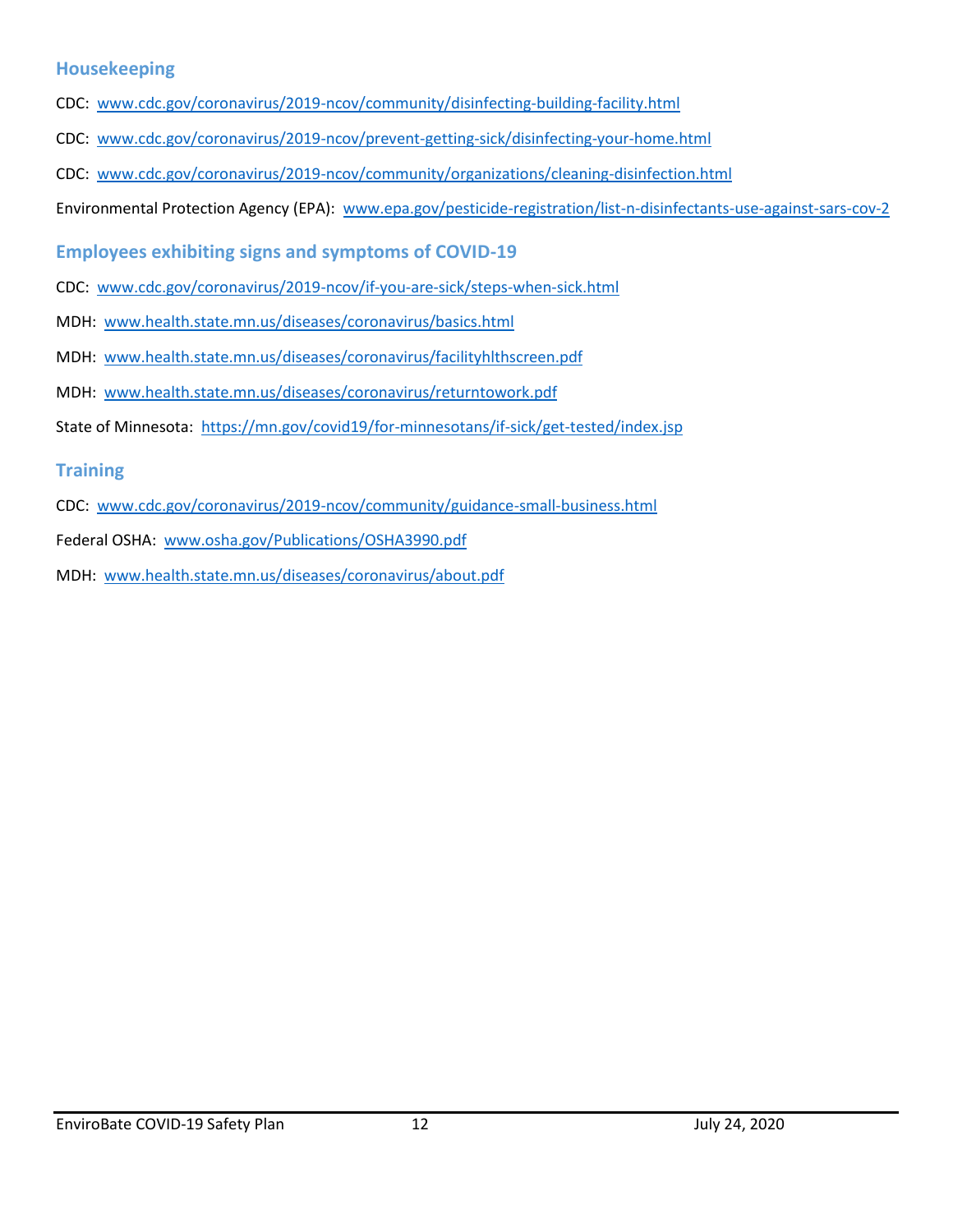### **APPENDIX B COVID-19 TOOLBOX TALK**

#### **WHAT IS COVID-19?**

The novel coronavirus, COVID-19 is one of seven types of known human coronaviruses. COVID-19, like the MERS and SARS coronaviruses, likely evolved from a virus previously found in animals. The remaining known coronaviruses cause a significant percentage of colds in adults and children, and these are not a serious threat for otherwise healthy adults.

#### **HOW IS COVID-19 SPREAD?**

COVID-19, like other viruses, can spread between people. Infected people can spread COVID-19 through their respiratory secretions, especially when they cough or sneeze. According to the CDC, spread from person-to-person is most likely among close contacts (about 6 feet). Person-to-person spread is thought to occur mainly *via* respiratory droplets produced when an infected person coughs or sneezes, like influenza and other respiratory pathogens. These droplets can land in the mouths or noses of people who are nearby or possibly be inhaled into the lungs. It is currently unclear if a person can get COVID-19 by touching a surface or object that has the virus on it and then touching their own mouth, nose, or possibly their eyes.

In assessing potential hazards, employers should consider whether their workers may encounter someone infected with COVID-19 in the course of their duties. Employers should also determine if workers could be exposed to environments (e.g., worksites) or materials (e.g., laboratory samples, waste) contaminated with the virus.

Depending on the work setting, employers may also rely on identification of sick individuals who have signs, symptoms, and/or a history of travel to COVID-19-affected areas that indicate potential infection with the virus, in order to help identify exposure risks for workers and implement appropriate control measures.

There is much more to learn about the transmissibility, severity, and other features associated with COVID-19, and investigations are ongoing.

#### COVID-19 PREVENTION AND WORK PRACTICE CONTROLS

Worker Responsibilities

- Frequently wash your hands with soap and water for at least 20 seconds. When soap and running water are unavailable, use an alcohol-based hand rub with at least 60% alcohol. Always wash hands that are visibly soiled.
- Cover your mouth and nose with a tissue when you cough or sneeze or use the inside of your elbow. Avoid touching your eyes, nose, or mouth with unwashed hands. Avoid close contact with people who are sick.
- Employees who have symptoms (i.e., fever, cough, or shortness of breath) should notify their supervisor and stay home—DO NOT GO TO WORK.
- Sick employees should follow CDC recommended steps. Employees should not return to work until the criteria to discontinue home isolation are met, in consultation with healthcare providers and state and local health departments.

General Job Site / Office Practices

- Clean AND disinfect frequently touched objects and surfaces such as workstations, keyboards, telephones, handrails, and doorknobs. Dirty surfaces can be cleaned with soap and water prior to disinfection. To disinfect, use products that meet EPA's criteria for use against SARS-CoV-2, the cause of COVID-19, and are appropriate for the surface.
- Avoid using other employees' phones, desks, offices, or other work tools and equipment, when possible. If necessary, clean and disinfect them before and after use.
- Clean and disinfect frequently used tools and equipment on a regular basis.
- This includes other elements of the jobsite where possible.
- Employees should regularly do the same in their assigned work areas.